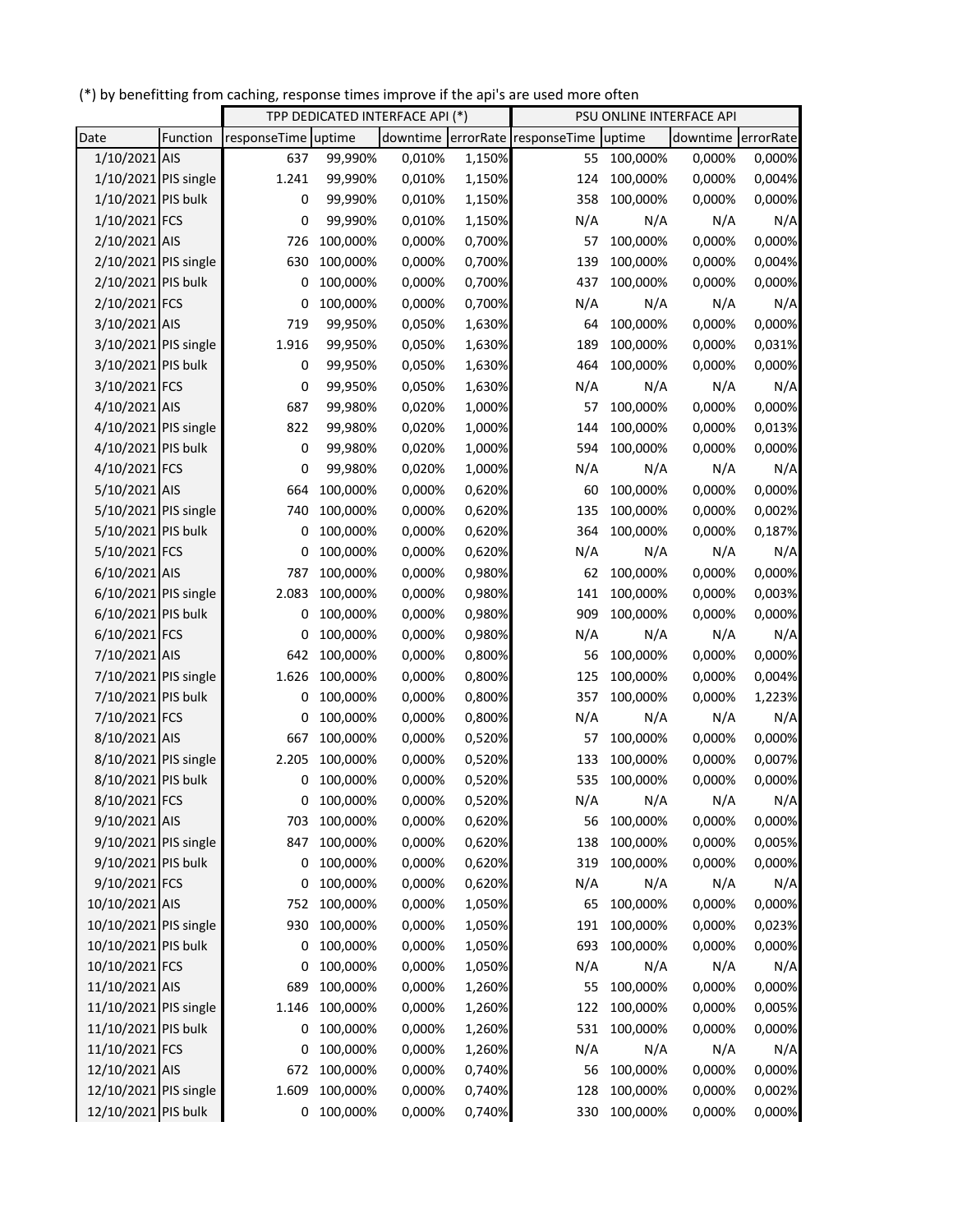| 12/10/2021 FCS        | 0     | 100,000% | 0,000% | 0,740%  | N/A | N/A      | N/A    | N/A    |
|-----------------------|-------|----------|--------|---------|-----|----------|--------|--------|
| 13/10/2021 AIS        | 670   | 100,000% | 0,000% | 0,920%  | 56  | 100,000% | 0,000% | 0,000% |
| 13/10/2021 PIS single | 977   | 100,000% | 0,000% | 0,920%  | 128 | 100,000% | 0,000% | 0,000% |
| 13/10/2021 PIS bulk   | 0     | 100,000% | 0,000% | 0,920%  | 422 | 100,000% | 0,000% | 0,000% |
| 13/10/2021 FCS        | 0     | 100,000% | 0,000% | 0,920%  | N/A | N/A      | N/A    | N/A    |
| 14/10/2021 AIS        | 662   | 99,640%  | 0,360% | 1,010%  | 55  | 100,000% | 0,000% | 0,000% |
| 14/10/2021 PIS single | 2.455 | 99,640%  | 0,360% | 1,010%  | 129 | 100,000% | 0,000% | 0,006% |
| 14/10/2021 PIS bulk   | 0     | 99,640%  | 0,360% | 1,010%  | 473 | 100,000% | 0,000% | 0,000% |
| 14/10/2021 FCS        | 0     | 99,640%  | 0,360% | 1,010%  | N/A | N/A      | N/A    | N/A    |
| 15/10/2021 AIS        | 673   | 100,000% | 0,000% | 0,720%  | 57  | 100,000% | 0,000% | 0,000% |
| 15/10/2021 PIS single | 1.898 | 100,000% | 0,000% | 0,720%  | 129 | 100,000% | 0,000% | 0,017% |
| 15/10/2021 PIS bulk   | 0     | 100,000% | 0,000% | 0,720%  | 433 | 100,000% | 0,000% | 0,000% |
| 15/10/2021 FCS        | 0     | 100,000% | 0,000% | 0,720%  | N/A | N/A      | N/A    | N/A    |
| 16/10/2021 AIS        | 760   | 100,000% | 0,000% | 1,290%  | 58  | 100,000% | 0,000% | 0,000% |
| 16/10/2021 PIS single | 2.359 | 100,000% | 0,000% | 1,290%  | 139 | 100,000% | 0,000% | 0,000% |
| 16/10/2021 PIS bulk   | 0     | 100,000% | 0,000% | 1,290%  | 359 | 100,000% | 0,000% | 0,000% |
| 16/10/2021 FCS        | 0     | 100,000% | 0,000% | 1,290%  | N/A | N/A      | N/A    | N/A    |
| 17/10/2021 AIS        | 835   | 99,910%  | 0,090% | 2,100%  | 71  | 100,000% | 0,000% | 0,000% |
| 17/10/2021 PIS single | 1.929 | 99,910%  | 0,090% | 2,100%  | 202 | 100,000% | 0,000% | 0,012% |
| 17/10/2021 PIS bulk   | 0     | 99,910%  | 0,090% | 2,100%  | 472 | 100,000% | 0,000% | 0,800% |
| 17/10/2021 FCS        | 0     | 99,910%  | 0,090% | 2,100%  | N/A | N/A      | N/A    | N/A    |
| 18/10/2021 AIS        | 683   | 99,970%  | 0,030% | 1,240%  | 53  | 100,000% | 0,000% | 0,000% |
| 18/10/2021 PIS single | 2.438 | 99,970%  | 0,030% | 1,240%  | 120 | 100,000% | 0,000% | 0,002% |
|                       |       |          |        |         |     |          |        |        |
| 18/10/2021 PIS bulk   | 0     | 99,970%  | 0,030% | 1,240%  | 487 | 100,000% | 0,000% | 0,260% |
| 18/10/2021 FCS        | 0     | 99,970%  | 0,030% | 1,240%  | N/A | N/A      | N/A    | N/A    |
| 19/10/2021 AIS        | 641   | 99,330%  | 0,670% | 6,330%  | 57  | 100,000% | 0,000% | 0,000% |
| 19/10/2021 PIS single | 2.402 | 99,330%  | 0,670% | 6,330%  | 125 | 100,000% | 0,000% | 0,008% |
| 19/10/2021 PIS bulk   | 0     | 99,330%  | 0,670% | 6,330%  | 362 | 100,000% | 0,000% | 0,299% |
| 19/10/2021 FCS        | 0     | 99,330%  | 0,670% | 6,330%  | N/A | N/A      | N/A    | N/A    |
| 20/10/2021 AIS        | 564   | 98,550%  | 1,450% | 15,770% | 70  | 100,000% | 0,000% | 0,000% |
| 20/10/2021 PIS single | 1.844 | 98,550%  | 1,450% | 15,770% | 156 | 100,000% | 0,000% | 0,000% |
| 20/10/2021 PIS bulk   | 0     | 98,550%  | 1,450% | 15,770% | 416 | 100,000% | 0,000% | 0,000% |
| 20/10/2021 FCS        | 0     | 98,550%  | 1,450% | 15,770% | N/A | N/A      | N/A    | N/A    |
| 21/10/2021 AIS        | 629   | 99,560%  | 0,440% | 5,540%  | 66  | 100,000% | 0,000% | 0,000% |
| 21/10/2021 PIS single | 1.586 | 99,560%  | 0,440% | 5,540%  | 154 | 100,000% | 0,000% | 0,009% |
| 21/10/2021 PIS bulk   | 0     | 99,560%  | 0,440% | 5,540%  | 602 | 100,000% | 0,000% | 0,968% |
| 21/10/2021 FCS        | 0     | 99,560%  | 0,440% | 5,540%  | N/A | N/A      | N/A    | N/A    |
| 22/10/2021 AIS        | 664   | 100,000% | 0,000% | 1,130%  | 57  | 90,625%  | 9,375% | 0,000% |
| 22/10/2021 PIS single | 2.109 | 100,000% | 0,000% | 1,130%  | 128 | 90,625%  | 9,375% | 0,013% |
| 22/10/2021 PIS bulk   | 0     | 100,000% | 0,000% | 1,130%  | 339 | 90,625%  | 9,375% | 0,000% |
| 22/10/2021 FCS        | 0     | 100,000% | 0,000% | 1,130%  | N/A | N/A      | N/A    | N/A    |
| 23/10/2021 AIS        | 742   | 100,000% | 0,000% | 0,670%  | 58  | 100,000% | 0,000% | 0,000% |
| 23/10/2021 PIS single | 2.452 | 100,000% | 0,000% | 0,670%  | 151 | 100,000% | 0,000% | 0,000% |
| 23/10/2021 PIS bulk   | 0     | 100,000% | 0,000% | 0,670%  | 478 | 100,000% | 0,000% | 0,000% |
| 23/10/2021 FCS        | 0     | 100,000% | 0,000% | 0,670%  | N/A | N/A      | N/A    | N/A    |
| 24/10/2021 AIS        | 752   | 100,000% | 0,000% | 1,180%  | 61  | 100,000% | 0,000% | 0,000% |
| 24/10/2021 PIS single | 2.845 | 100,000% | 0,000% | 1,180%  | 158 | 100,000% | 0,000% | 0,005% |
| 24/10/2021 PIS bulk   | 0     | 100,000% | 0,000% | 1,180%  | 752 | 100,000% | 0,000% | 0,000% |
| 24/10/2021 FCS        | 0     | 100,000% | 0,000% | 1,180%  | N/A | N/A      | N/A    | N/A    |
| 25/10/2021 AIS        | 688   | 100,000% | 0,000% | 1,200%  | 59  | 100,000% | 0,000% | 0,000% |
|                       |       |          |        |         |     |          |        |        |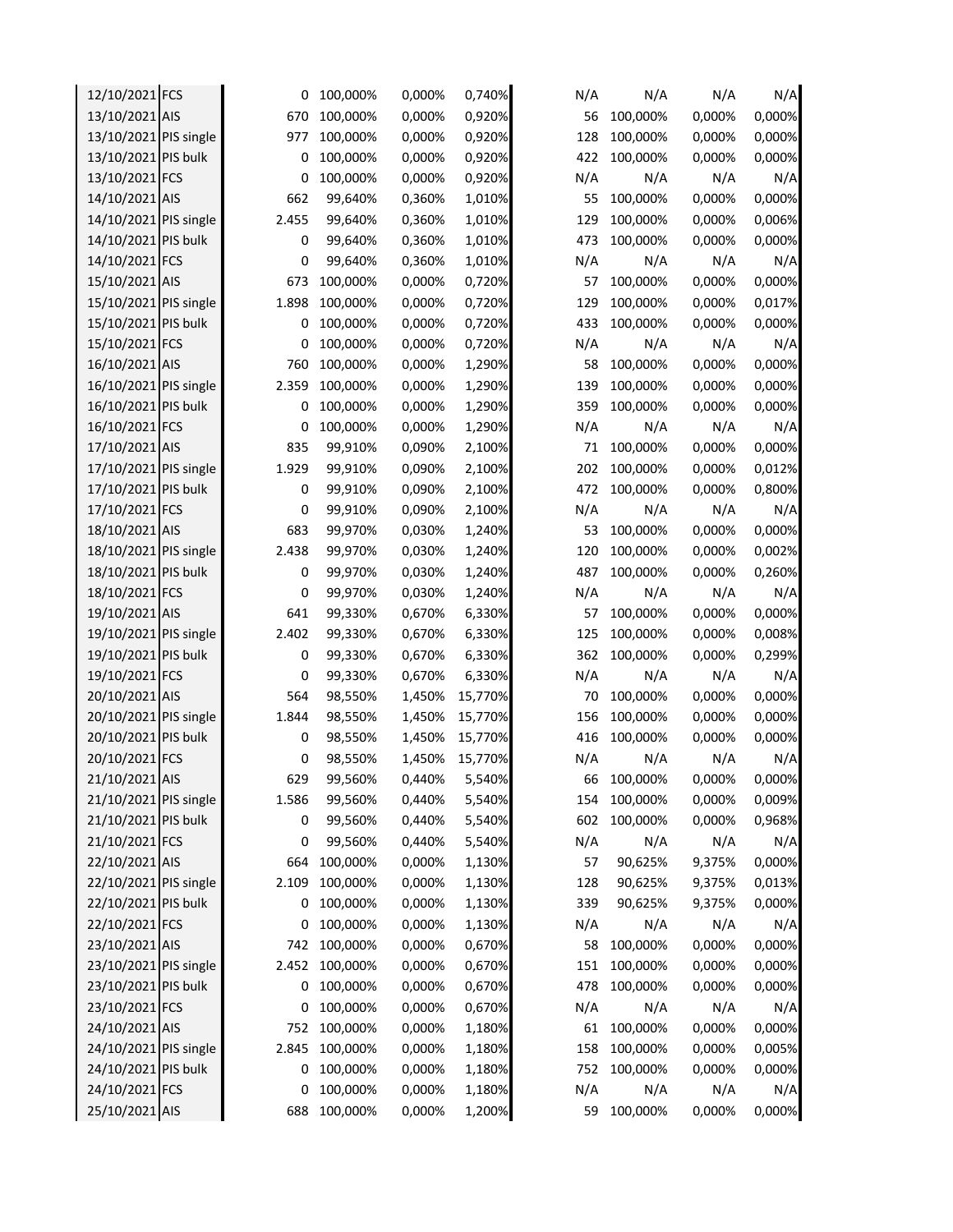| 25/10/2021 PIS single | 1.597 | 100,000% | 0,000% | 1,200% | 139 | 100,000% | 0,000% | 0,008% |
|-----------------------|-------|----------|--------|--------|-----|----------|--------|--------|
| 25/10/2021 PIS bulk   | 0     | 100,000% | 0,000% | 1,200% | 480 | 100,000% | 0,000% | 0,000% |
| 25/10/2021 FCS        | 0     | 100,000% | 0,000% | 1,200% | N/A | N/A      | N/A    | N/A    |
| 26/10/2021 AIS        | 647   | 100,000% | 0,000% | 0,520% | 55  | 100,000% | 0,000% | 0,000% |
| 26/10/2021 PIS single | 2.347 | 100,000% | 0,000% | 0,520% | 137 | 100,000% | 0,000% | 0,000% |
| 26/10/2021 PIS bulk   | 0     | 100,000% | 0,000% | 0,520% | 398 | 100,000% | 0,000% | 0,735% |
| 26/10/2021 FCS        | 0     | 100,000% | 0,000% | 0,520% | N/A | N/A      | N/A    | N/A    |
| 27/10/2021 AIS        | 679   | 99,990%  | 0,010% | 0,880% | 63  | 100,000% | 0,000% | 0,000% |
| 27/10/2021 PIS single | 1.611 | 99,990%  | 0,010% | 0,880% | 152 | 100,000% | 0,000% | 0,007% |
| 27/10/2021 PIS bulk   | 0     | 99,990%  | 0,010% | 0,880% | 487 | 100,000% | 0,000% | 0,000% |
| 27/10/2021 FCS        | 0     | 99,990%  | 0,010% | 0,880% | N/A | N/A      | N/A    | N/A    |
| 28/10/2021 AIS        | 772   | 100,000% | 0,000% | 0,630% | 70  | 100,000% | 0,000% | 0,000% |
| 28/10/2021 PIS single | 2.338 | 100,000% | 0,000% | 0,630% | 155 | 100,000% | 0,000% | 0,000% |
| 28/10/2021 PIS bulk   | 0     | 100,000% | 0,000% | 0,630% | 729 | 100,000% | 0,000% | 0,771% |
| 28/10/2021 FCS        | 0     | 100,000% | 0,000% | 0,630% | N/A | N/A      | N/A    | N/A    |
| 29/10/2021 AIS        | 658   | 100,000% | 0,000% | 1,060% | 62  | 100,000% | 0,000% | 0,000% |
| 29/10/2021 PIS single | 2.006 | 100,000% | 0,000% | 1,060% | 138 | 100,000% | 0,000% | 0,006% |
| 29/10/2021 PIS bulk   | 0     | 100,000% | 0,000% | 1,060% | 526 | 100,000% | 0,000% | 0,000% |
| 29/10/2021 FCS        | 0     | 100,000% | 0,000% | 1,060% | N/A | N/A      | N/A    | N/A    |
| 30/10/2021 AIS        | 714   | 100,000% | 0,000% | 0,320% | 64  | 100,000% | 0,000% | 0,000% |
| 30/10/2021 PIS single | 1.804 | 100,000% | 0,000% | 0,320% | 151 | 100,000% | 0,000% | 0,004% |
| 30/10/2021 PIS bulk   | 0     | 100,000% | 0,000% | 0,320% | 319 | 100,000% | 0,000% | 0,000% |
| 30/10/2021 FCS        | 0     | 100,000% | 0,000% | 0,320% | N/A | N/A      | N/A    | N/A    |
| 31/10/2021 AIS        | 798   | 100,000% | 0,000% | 1,410% | 78  | 100,000% | 0,000% | 0,000% |
| 31/10/2021 PIS single | 1.922 | 100,000% | 0,000% | 1,410% | 236 | 100,000% | 0,000% | 0,010% |
| 31/10/2021 PIS bulk   | 0     | 100,000% | 0,000% | 1,410% | 512 | 100,000% | 0,000% | 0,000% |
| 31/10/2021 FCS        | 0     | 100,000% | 0,000% | 1,410% | N/A | N/A      | N/A    | N/A    |
| 1/11/2021 AIS         | 627   | 100,000% | 0,000% | 0,680% | 54  | 100,000% | 0,000% | 0,000% |
| 1/11/2021 PIS single  | 1.886 | 100,000% | 0,000% | 0,680% | 129 | 100,000% | 0,000% | 0,003% |
| 1/11/2021 PIS bulk    | 0     | 100,000% | 0,000% | 0,680% | 287 | 100,000% | 0,000% | 0,581% |
| 1/11/2021 FCS         | 0     | 100,000% | 0,000% | 0,680% | N/A | N/A      | N/A    | N/A    |
| 2/11/2021 AIS         | 695   | 99,950%  | 0,050% | 1,330% | 79  | 100,000% | 0,000% | 0,000% |
| 2/11/2021 PIS single  | 2.119 | 99,950%  | 0,050% | 1,330% | 157 | 100,000% | 0,000% | 0,002% |
| 2/11/2021 PIS bulk    | 0     | 99,950%  | 0,050% | 1,330% | 556 | 100,000% | 0,000% | 0,244% |
| 2/11/2021 FCS         | 0     | 99,950%  | 0,050% | 1,330% | N/A | N/A      | N/A    | N/A    |
| 3/11/2021 AIS         | 733   | 99,890%  | 0,110% | 0,670% | 70  | 100,000% | 0,000% | 0,000% |
| 3/11/2021 PIS single  | 2.554 | 99,890%  | 0,110% | 0,670% | 170 | 100,000% | 0,000% | 0,004% |
| 3/11/2021 PIS bulk    | 0     | 99,890%  | 0,110% | 0,670% | 532 | 100,000% | 0,000% | 0,361% |
| 3/11/2021 FCS         | 0     | 99,890%  | 0,110% | 0,670% | N/A | N/A      | N/A    | N/A    |
| 4/11/2021 AIS         | 811   | 99,870%  | 0,130% | 2,150% | 66  | 100,000% | 0,000% | 0,000% |
| 4/11/2021 PIS single  | 2.428 | 99,870%  | 0,130% | 2,150% | 157 | 100,000% | 0,000% | 0,002% |
| 4/11/2021 PIS bulk    | 0     | 99,870%  | 0,130% | 2,150% | 628 | 100,000% | 0,000% | 0,000% |
| 4/11/2021 FCS         | 0     | 99,870%  | 0,130% | 2,150% | N/A | N/A      | N/A    | N/A    |
| 5/11/2021 AIS         | 675   | 99,900%  | 0,100% | 0,730% | 62  | 100,000% | 0,000% | 0,000% |
| 5/11/2021 PIS single  | 1.491 | 99,900%  | 0,100% | 0,730% | 138 | 100,000% | 0,000% | 0,002% |
| 5/11/2021 PIS bulk    | 0     | 99,900%  | 0,100% | 0,730% | 486 | 100,000% | 0,000% | 1,282% |
| 5/11/2021 FCS         | 0     | 99,900%  | 0,100% | 0,730% | N/A | N/A      | N/A    | N/A    |
| 6/11/2021 AIS         | 741   | 99,870%  | 0,130% | 1,030% | 65  | 100,000% | 0,000% | 0,000% |
| 6/11/2021 PIS single  | 2.447 | 99,870%  | 0,130% | 1,030% | 150 | 100,000% | 0,000% | 0,000% |
| 6/11/2021 PIS bulk    | 0     | 99,870%  | 0,130% | 1,030% | 405 | 100,000% | 0,000% | 0,000% |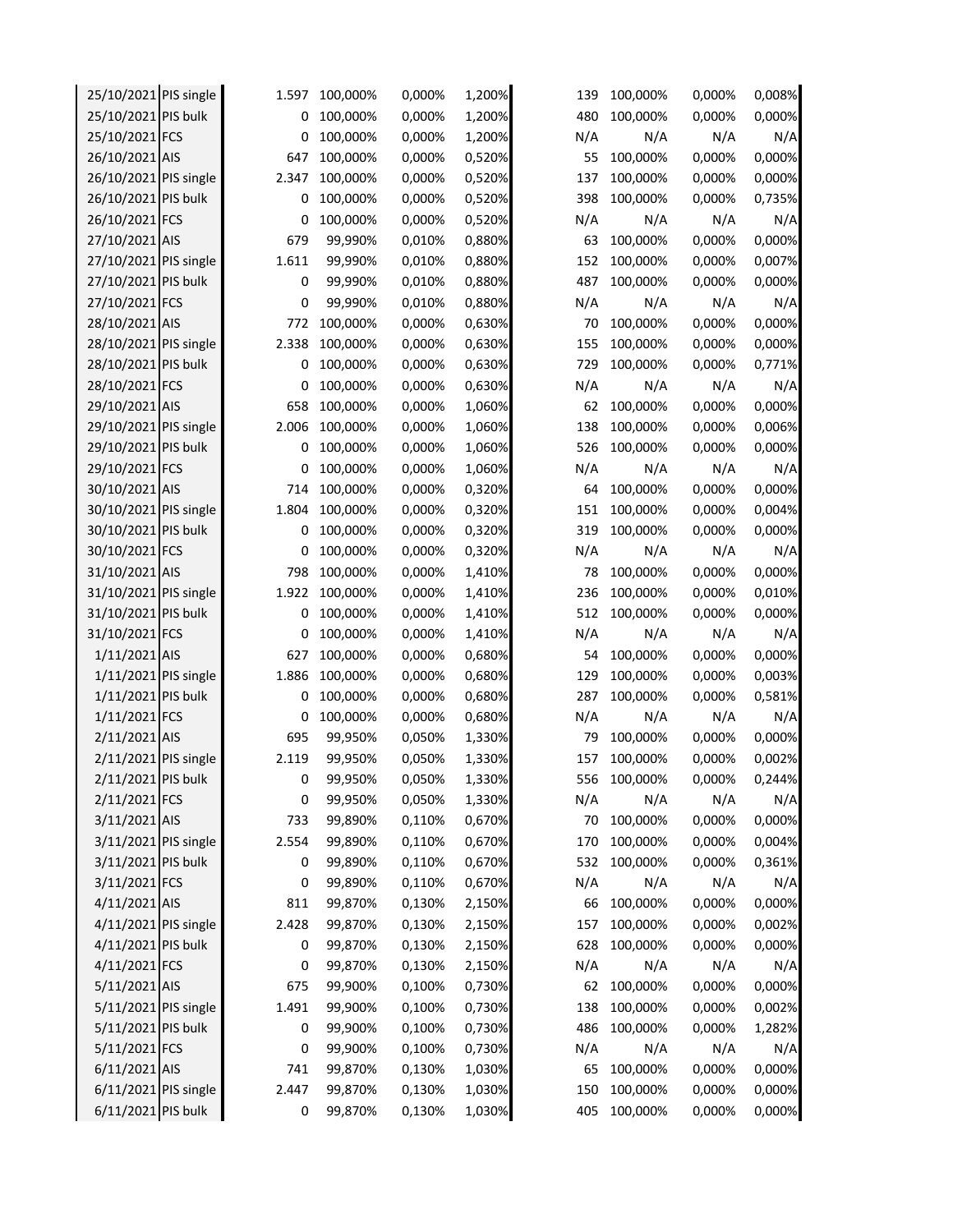| 6/11/2021 FCS         | 0      | 99,870% | 0,130% | 1,030% | N/A | N/A      | N/A    | N/A    |
|-----------------------|--------|---------|--------|--------|-----|----------|--------|--------|
| 7/11/2021 AIS         | 801    | 99,740% | 0,260% | 1,700% | 75  | 100,000% | 0,000% | 0,000% |
| 7/11/2021 PIS single  | 2.198  | 99,740% | 0,260% | 1,700% | 204 | 100,000% | 0,000% | 0,034% |
| 7/11/2021 PIS bulk    | 0      | 99,740% | 0,260% | 1,700% | 422 | 100,000% | 0,000% | 0,000% |
| 7/11/2021 FCS         | 0      | 99,740% | 0,260% | 1,700% | N/A | N/A      | N/A    | N/A    |
| 8/11/2021 AIS         | 693    | 99,900% | 0,100% | 0,970% | 66  | 100,000% | 0,000% | 0,000% |
| 8/11/2021 PIS single  | 2.371  | 99,900% | 0,100% | 0,970% | 150 | 100,000% | 0,000% | 0,002% |
| 8/11/2021 PIS bulk    | 0      | 99,900% | 0,100% | 0,970% | 442 | 100,000% | 0,000% | 0,000% |
| 8/11/2021 FCS         | 0      | 99,900% | 0,100% | 0,970% | N/A | N/A      | N/A    | N/A    |
| 9/11/2021 AIS         | 769    | 99,830% | 0,170% | 1,300% | 71  | 100,000% | 0,000% | 0,000% |
| 9/11/2021 PIS single  | 2.259  | 99,830% | 0,170% | 1,300% | 162 | 100,000% | 0,000% | 0,002% |
| 9/11/2021 PIS bulk    | 0      | 99,830% | 0,170% | 1,300% | 465 | 100,000% | 0,000% | 1,446% |
| 9/11/2021 FCS         | 0      | 99,830% | 0,170% | 1,300% | N/A | N/A      | N/A    | N/A    |
| 10/11/2021 AIS        | 724    | 99,940% | 0,060% | 1,160% | 61  | 100,000% | 0,000% | 0,000% |
| 10/11/2021 PIS single | 2.182  | 99,940% | 0,060% | 1,160% | 133 | 100,000% | 0,000% | 0,002% |
| 10/11/2021 PIS bulk   | 0      | 99,940% | 0,060% | 1,160% | 385 | 100,000% | 0,000% | 0,000% |
| 10/11/2021 FCS        | 0      | 99,940% | 0,060% | 1,160% | N/A | N/A      | N/A    | N/A    |
| 11/11/2021 AIS        | 637    | 99,860% | 0,140% | 0,650% | 62  | 100,000% | 0,000% | 0,000% |
| 11/11/2021 PIS single | 2.118  | 99,860% | 0,140% | 0,650% | 145 | 100,000% | 0,000% | 0,000% |
| 11/11/2021 PIS bulk   | 0      | 99,860% | 0,140% | 0,650% | 373 | 100,000% | 0,000% | 0,000% |
| 11/11/2021 FCS        | 0      | 99,860% | 0,140% | 0,650% | N/A | N/A      | N/A    | N/A    |
| 12/11/2021 AIS        | 654    | 99,870% | 0,130% | 1,190% | 63  | 100,000% | 0,000% | 0,000% |
| 12/11/2021 PIS single | 949    | 99,870% | 0,130% | 1,190% | 140 | 100,000% | 0,000% | 0,003% |
| 12/11/2021 PIS bulk   |        |         |        | 1,190% | 415 |          | 0,000% | 0,495% |
| 12/11/2021 FCS        | 0<br>0 | 99,870% | 0,130% |        | N/A | 100,000% | N/A    | N/A    |
|                       |        | 99,870% | 0,130% | 1,190% |     | N/A      |        | 0,000% |
| 13/11/2021 AIS        | 767    | 99,870% | 0,130% | 0,660% | 69  | 100,000% | 0,000% | 0,000% |
| 13/11/2021 PIS single | 2.209  | 99,870% | 0,130% | 0,660% | 162 | 100,000% | 0,000% |        |
| 13/11/2021 PIS bulk   | 0      | 99,870% | 0,130% | 0,660% | 589 | 100,000% | 0,000% | 0,000% |
| 13/11/2021 FCS        | 0      | 99,870% | 0,130% | 0,660% | N/A | N/A      | N/A    | N/A    |
| 14/11/2021 AIS        | 771    | 99,880% | 0,120% | 1,820% | 65  | 100,000% | 0,000% | 0,000% |
| 14/11/2021 PIS single | 1.075  | 99,880% | 0,120% | 1,820% | 154 | 100,000% | 0,000% | 0,000% |
| 14/11/2021 PIS bulk   | 0      | 99,880% | 0,120% | 1,820% | 497 | 100,000% | 0,000% | 0,000% |
| 14/11/2021 FCS        | 0      | 99,880% | 0,120% | 1,820% | N/A | N/A      | N/A    | N/A    |
| 15/11/2021 AIS        | 733    | 99,870% | 0,130% | 1.190% | 62  | 100,000% | 0,000% | 0,000% |
| 15/11/2021 PIS single | 887    | 99,870% | 0,130% | 1,190% | 137 | 100,000% | 0,000% | 0,006% |
| 15/11/2021 PIS bulk   | 0      | 99,870% | 0,130% | 1,190% | 412 | 100,000% | 0,000% | 0,301% |
| 15/11/2021 FCS        | 0      | 99,870% | 0,130% | 1,190% | N/A | N/A      | N/A    | N/A    |
| 16/11/2021 AIS        | 680    | 99,950% | 0,050% | 0,900% | 58  | 100,000% | 0,000% | 0,000% |
| 16/11/2021 PIS single | 2.006  | 99,950% | 0,050% | 0,900% | 135 | 100,000% | 0,000% | 0,004% |
| 16/11/2021 PIS bulk   | 0      | 99,950% | 0,050% | 0,900% | 532 | 100,000% | 0,000% | 0,556% |
| 16/11/2021 FCS        | 0      | 99,950% | 0,050% | 0,900% | N/A | N/A      | N/A    | N/A    |
| 17/11/2021 AIS        | 697    | 99,870% | 0,130% | 0,870% | 69  | 100,000% | 0,000% | 0,000% |
| 17/11/2021 PIS single | 1.358  | 99,870% | 0,130% | 0,870% | 160 | 100,000% | 0,000% | 0,000% |
| 17/11/2021 PIS bulk   | 0      | 99,870% | 0,130% | 0,870% | 428 | 100,000% | 0,000% | 0,000% |
| 17/11/2021 FCS        | 0      | 99,870% | 0,130% | 0,870% | N/A | N/A      | N/A    | N/A    |
| 18/11/2021 AIS        | 689    | 99,870% | 0,130% | 0,960% | 66  | 100,000% | 0,000% | 0,000% |
| 18/11/2021 PIS single | 698    | 99,870% | 0,130% | 0,960% | 154 | 100,000% | 0,000% | 0,007% |
| 18/11/2021 PIS bulk   | 0      | 99,870% | 0,130% | 0,960% | 552 | 100,000% | 0,000% | 0,286% |
| 18/11/2021 FCS        | 0      | 99,870% | 0,130% | 0,960% | N/A | N/A      | N/A    | N/A    |
| 19/11/2021 AIS        | 687    | 99,660% | 0,340% | 4,040% | 62  | 100,000% | 0,000% | 0,000% |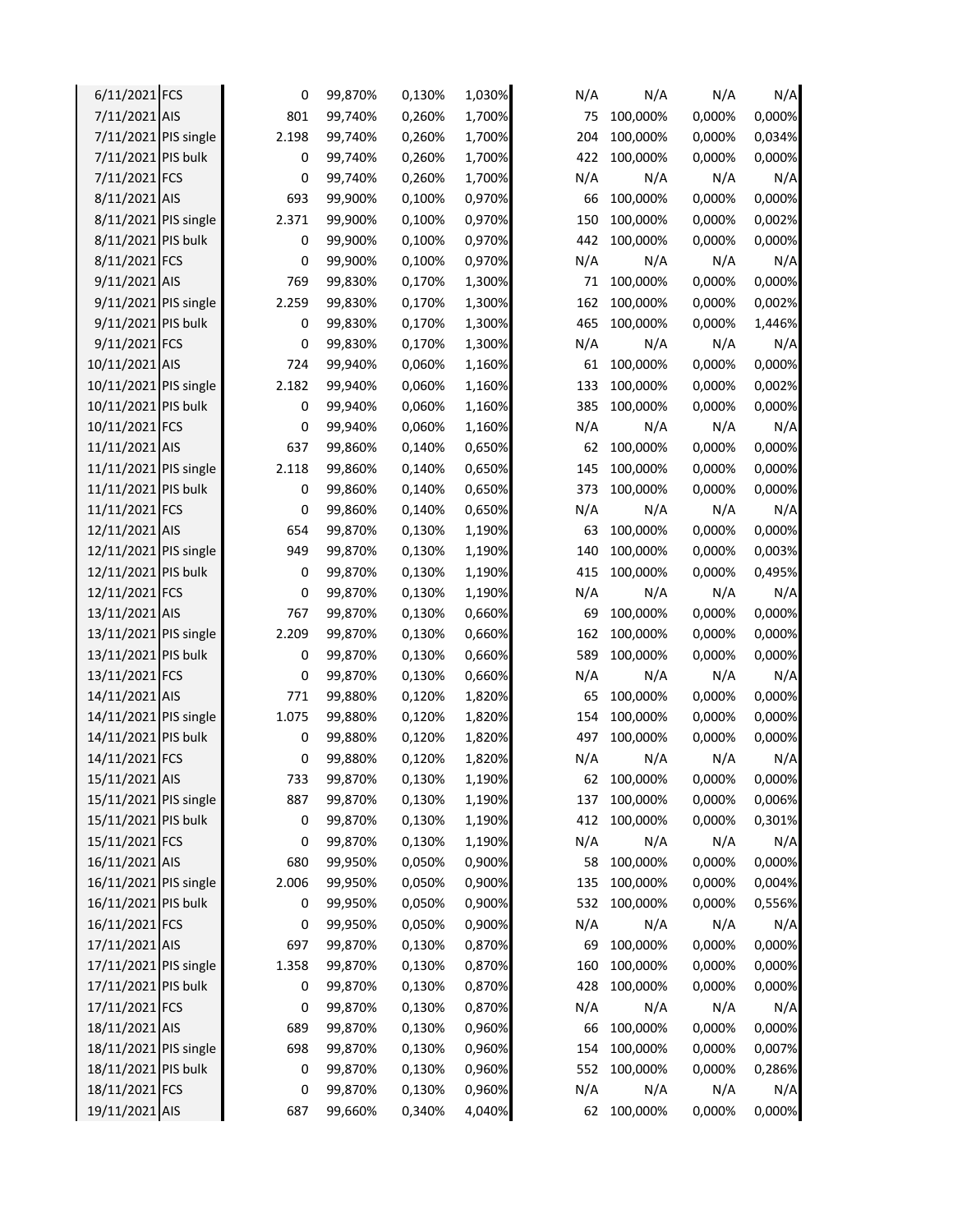| 19/11/2021 PIS single | 835   | 99,660%  | 0,340% | 4,040%  | 142 | 100,000% | 0,000%  | 0,005% |
|-----------------------|-------|----------|--------|---------|-----|----------|---------|--------|
| 19/11/2021 PIS bulk   | 0     | 99,660%  | 0,340% | 4,040%  | 632 | 100,000% | 0,000%  | 0,000% |
| 19/11/2021 FCS        | 0     | 99,660%  | 0,340% | 4,040%  | N/A | N/A      | N/A     | N/A    |
| 20/11/2021 AIS        | 571   | 98,920%  | 1,080% | 16,450% | 60  | 80,556%  | 19,444% | 0,000% |
| 20/11/2021 PIS single | 1.383 | 98,920%  | 1,080% | 16,450% | 150 | 80,556%  | 19,444% | 0,000% |
| 20/11/2021 PIS bulk   | 0     | 98,920%  | 1,080% | 16,450% | 360 | 80,556%  | 19,444% | 0,000% |
| 20/11/2021 FCS        | 0     | 98,920%  | 1,080% | 16,450% | N/A | N/A      | N/A     | N/A    |
| 21/11/2021 AIS        | 826   | 99,930%  | 0,070% | 1,910%  | 70  | 100,000% | 0,000%  | 0,000% |
| 21/11/2021 PIS single | 1.018 | 99,930%  | 0,070% | 1,910%  | 172 | 100,000% | 0,000%  | 0,004% |
| 21/11/2021 PIS bulk   | 0     | 99,930%  | 0,070% | 1,910%  | 773 | 100,000% | 0,000%  | 0,000% |
| 21/11/2021 FCS        | 0     | 99,930%  | 0,070% | 1,910%  | N/A | N/A      | N/A     | N/A    |
| 22/11/2021 AIS        | 703   | 100,000% | 0,000% | 0,780%  | 57  | 100,000% | 0,000%  | 0,000% |
| 22/11/2021 PIS single | 1.638 | 100,000% | 0,000% | 0,780%  | 131 | 100,000% | 0,000%  | 0,010% |
| 22/11/2021 PIS bulk   | 0     | 100,000% | 0,000% | 0,780%  | 289 | 100,000% | 0,000%  | 0,000% |
| 22/11/2021 FCS        | 0     | 100,000% | 0,000% | 0,780%  | N/A | N/A      | N/A     | N/A    |
| 23/11/2021 AIS        | 701   | 100,000% | 0,000% | 1,220%  | 58  | 100,000% | 0,000%  | 0,000% |
| 23/11/2021 PIS single | 1.140 | 100,000% | 0,000% | 1,220%  | 139 | 100,000% | 0,000%  | 0,006% |
| 23/11/2021 PIS bulk   | 0     | 100,000% | 0,000% | 1,220%  | 340 | 100,000% | 0,000%  | 0,501% |
| 23/11/2021 FCS        | 0     | 100,000% | 0,000% | 1,220%  | N/A | N/A      | N/A     | N/A    |
| 24/11/2021 AIS        | 704   | 100,000% | 0,000% | 0,740%  | 61  | 100,000% | 0,000%  | 0,000% |
| 24/11/2021 PIS single | 1.108 | 100,000% | 0,000% | 0,740%  | 147 | 100,000% | 0,000%  | 0,002% |
| 24/11/2021 PIS bulk   | 0     | 100,000% | 0,000% | 0,740%  | 359 | 100,000% | 0,000%  | 0,412% |
| 24/11/2021 FCS        | 0     | 100,000% | 0,000% | 0,740%  | N/A | N/A      | N/A     | N/A    |
| 25/11/2021 AIS        | 755   | 99,830%  | 0,170% | 3,850%  | 65  | 100,000% | 0,000%  | 0,000% |
| 25/11/2021 PIS single | 1.206 | 99,830%  | 0,170% | 3,850%  | 164 | 100,000% | 0,000%  | 0,007% |
| 25/11/2021 PIS bulk   | 0     | 99,830%  | 0,170% | 3,850%  | 253 | 100,000% | 0,000%  | 0,000% |
| 25/11/2021 FCS        | 0     | 99,830%  | 0,170% | 3,850%  | N/A | N/A      | N/A     | N/A    |
| 26/11/2021 AIS        | 776   | 99,850%  | 0,150% | 6,140%  | 67  | 90,972%  | 9,028%  | 0,000% |
| 26/11/2021 PIS single | 880   | 99,850%  | 0,150% | 6,140%  | 165 | 90,972%  | 9,028%  | 0,002% |
| 26/11/2021 PIS bulk   | 0     | 99,850%  | 0,150% | 6,140%  | 380 | 90,972%  | 9,028%  | 0,000% |
| 26/11/2021 FCS        | 0     | 99,850%  | 0,150% | 6,140%  | N/A | N/A      | N/A     | N/A    |
| 27/11/2021 AIS        | 794   | 99,980%  | 0,020% | 1,620%  | 66  | 100,000% | 0,000%  | 0,000% |
| 27/11/2021 PIS single | 1.196 | 99,980%  | 0,020% | 1,620%  | 172 | 100,000% | 0,000%  | 0,008% |
| 27/11/2021 PIS bulk   | 0     | 99,980%  | 0,020% | 1,620%  | 496 | 100,000% | 0,000%  | 0,000% |
| 27/11/2021 FCS        | 0     | 99,980%  | 0,020% | 1,620%  | N/A | N/A      | N/A     | N/A    |
| 28/11/2021 AIS        | 801   | 99,900%  | 0,100% | 1,780%  | 72  | 100,000% | 0,000%  | 0,000% |
| 28/11/2021 PIS single | 1.099 | 99,900%  | 0,100% | 1,780%  | 222 | 100,000% | 0,000%  | 0,053% |
| 28/11/2021 PIS bulk   | 0     | 99,900%  | 0,100% | 1,780%  | 310 | 100,000% | 0,000%  | 0,000% |
| 28/11/2021 FCS        | 0     | 99,900%  | 0,100% | 1,780%  | N/A | N/A      | N/A     | N/A    |
| 29/11/2021 AIS        | 778   | 100,000% | 0,000% | 1,370%  | 64  | 100,000% | 0,000%  | 0,000% |
| 29/11/2021 PIS single | 1.003 | 100,000% | 0,000% | 1,370%  | 140 | 100,000% | 0,000%  | 0,007% |
| 29/11/2021 PIS bulk   | 0     | 100,000% | 0,000% | 1,370%  | 351 | 100,000% | 0,000%  | 0,187% |
| 29/11/2021 FCS        | 0     | 100,000% | 0,000% | 1,370%  | N/A | N/A      | N/A     | N/A    |
| 30/11/2021 AIS        | 725   | 100,000% | 0,000% | 0,580%  | 70  | 100,000% | 0,000%  | 0,000% |
| 30/11/2021 PIS single | 1.087 | 100,000% | 0,000% | 0,580%  | 159 | 100,000% | 0,000%  | 0,005% |
| 30/11/2021 PIS bulk   | 0     | 100,000% | 0,000% | 0,580%  | 321 | 100,000% | 0,000%  | 0,170% |
| 30/11/2021 FCS        | 0     | 100,000% | 0,000% | 0,580%  | N/A | N/A      | N/A     | N/A    |
| 1/12/2021 AIS         | 763   | 99,990%  | 0,010% | 1,010%  | 65  | 100,000% | 0,000%  | 0,000% |
| 1/12/2021 PIS single  | 819   | 99,990%  | 0,010% | 1,010%  | 146 | 100,000% | 0,000%  | 0,005% |
| 1/12/2021 PIS bulk    | 0     | 99,990%  | 0,010% | 1,010%  | 277 | 100,000% | 0,000%  | 0,000% |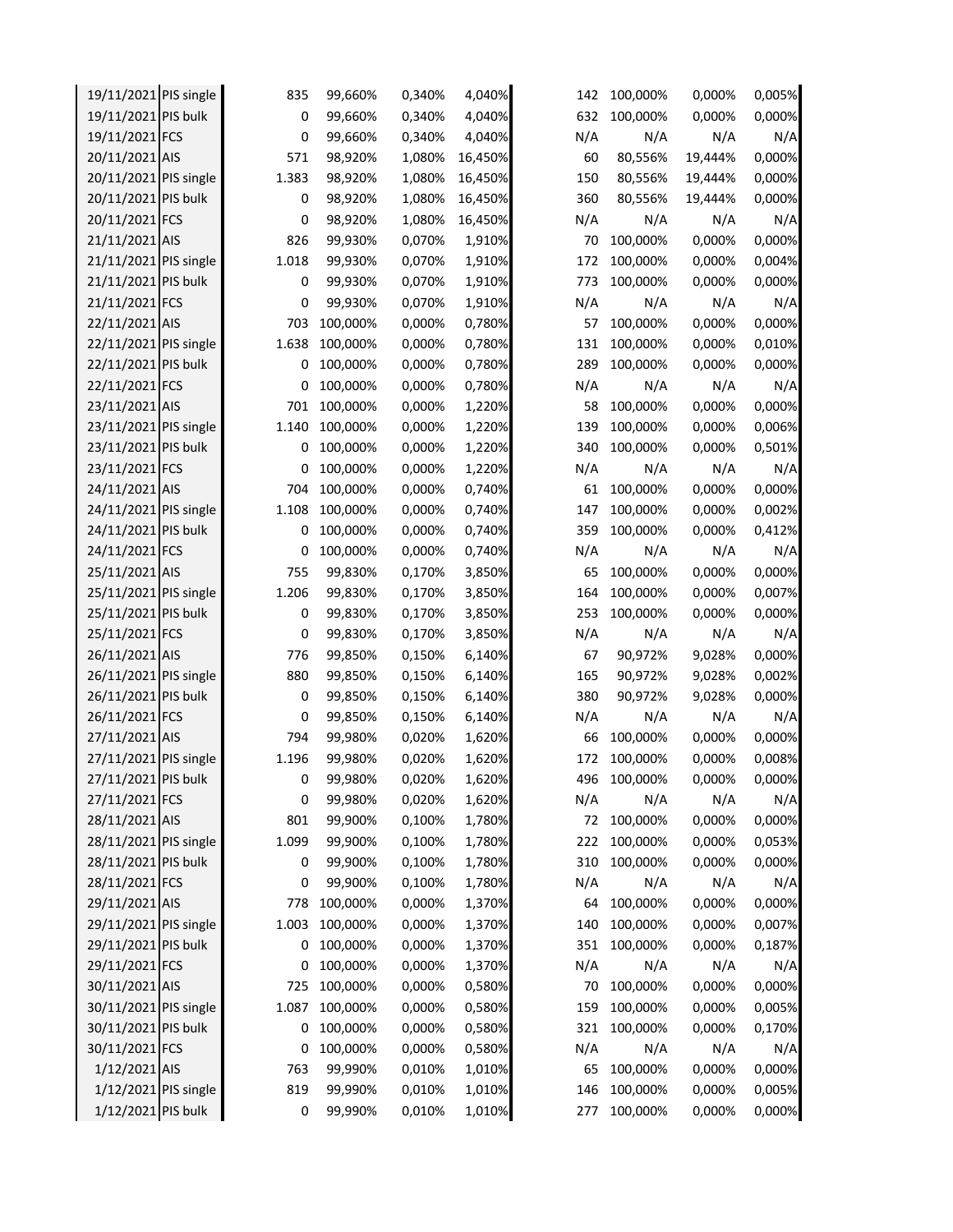| 1/12/2021 FCS         | 0     | 99,990%  | 0,010% | 1,010% | N/A  | N/A      | N/A     | N/A    |
|-----------------------|-------|----------|--------|--------|------|----------|---------|--------|
| 2/12/2021 AIS         | 793   | 99,910%  | 0,090% | 3,300% | 66   | 100,000% | 0,000%  | 0,000% |
| 2/12/2021 PIS single  | 870   | 99,910%  | 0,090% | 3,300% | 150  | 100,000% | 0,000%  | 0,003% |
| 2/12/2021 PIS bulk    | 0     | 99,910%  | 0,090% | 3,300% | 302  | 100,000% | 0,000%  | 0,254% |
| 2/12/2021 FCS         | 0     | 99,910%  | 0,090% | 3,300% | N/A  | N/A      | N/A     | N/A    |
| 3/12/2021 AIS         | 754   | 99,800%  | 0,200% | 5,870% | 64   | 90,625%  | 9,375%  | 0,000% |
| 3/12/2021 PIS single  | 890   | 99,800%  | 0,200% | 5,870% | 139  | 90,625%  | 9,375%  | 0,002% |
| 3/12/2021 PIS bulk    | 0     | 99,800%  | 0,200% | 5,870% | 317  | 90,625%  | 9,375%  | 0,000% |
| 3/12/2021 FCS         | 0     | 99,800%  | 0,200% | 5,870% | N/A  | N/A      | N/A     | N/A    |
| 4/12/2021 AIS         | 829   | 100,000% | 0,000% | 1,280% | 65   | 100,000% | 0,000%  | 0,000% |
| 4/12/2021 PIS single  | 1.064 | 100,000% | 0,000% | 1,280% | 153  | 100,000% | 0,000%  | 0,000% |
| 4/12/2021 PIS bulk    | 0     | 100,000% | 0,000% | 1,280% | 352  | 100,000% | 0,000%  | 0,000% |
| 4/12/2021 FCS         | 0     | 100,000% | 0,000% | 1,280% | N/A  | N/A      | N/A     | N/A    |
| 5/12/2021 AIS         | 802   | 99,990%  | 0,010% | 1,330% | 75   | 100,000% | 0,000%  | 0,000% |
| 5/12/2021 PIS single  | 1.062 | 99,990%  | 0,010% | 1,330% | 191  | 100,000% | 0,000%  | 0,000% |
| 5/12/2021 PIS bulk    | 0     | 99,990%  | 0,010% | 1,330% | 1011 | 100,000% | 0,000%  | 0,000% |
| 5/12/2021 FCS         | 0     | 99,990%  | 0,010% | 1,330% | N/A  | N/A      | N/A     | N/A    |
| 6/12/2021 AIS         | 690   | 100,000% | 0,000% | 0,980% | 61   | 100,000% | 0,000%  | 0,000% |
| 6/12/2021 PIS single  | 1.635 | 100,000% | 0,000% | 0,980% | 141  | 100,000% | 0,000%  | 0,010% |
| 6/12/2021 PIS bulk    | 0     | 100,000% | 0,000% | 0,980% | 321  | 100,000% | 0,000%  | 0,000% |
| 6/12/2021 FCS         | 0     | 100,000% | 0,000% | 0,980% | N/A  | N/A      | N/A     | N/A    |
| 7/12/2021 AIS         | 811   | 99,940%  | 0,060% | 1,790% | 62   | 100,000% | 0,000%  | 0,000% |
| 7/12/2021 PIS single  | 1.110 | 99,940%  | 0,060% | 1,790% | 168  | 100,000% | 0,000%  | 0,079% |
| 7/12/2021 PIS bulk    | 0     | 99,940%  | 0,060% | 1,790% | 382  | 100,000% | 0,000%  | 0,000% |
| 7/12/2021 FCS         | 0     | 99,940%  | 0,060% | 1,790% | N/A  | N/A      | N/A     | N/A    |
| 8/12/2021 AIS         | 814   | 99,960%  | 0,040% | 1,200% | 64   | 100,000% | 0,000%  | 0,000% |
| 8/12/2021 PIS single  | 1.231 | 99,960%  | 0,040% | 1,200% | 162  | 100,000% | 0,000%  | 0,008% |
| 8/12/2021 PIS bulk    | 0     | 99,960%  | 0,040% | 1,200% | 393  | 100,000% | 0,000%  | 0,000% |
| 8/12/2021 FCS         | 0     | 99,960%  | 0,040% | 1,200% | N/A  | N/A      | N/A     | N/A    |
| 9/12/2021 AIS         | 817   | 99,920%  | 0,080% | 3,520% | 62   | 100,000% | 0,000%  | 0,000% |
| 9/12/2021 PIS single  | 1.268 | 99,920%  | 0,080% | 3,520% | 162  | 100,000% | 0,000%  | 0,006% |
| 9/12/2021 PIS bulk    | 0     | 99,920%  | 0,080% | 3,520% | 340  | 100,000% | 0,000%  | 0,000% |
| 9/12/2021 FCS         | 0     | 99,920%  | 0,080% | 3,520% | N/A  | N/A      | N/A     | N/A    |
| 10/12/2021 AIS        | 812   | 99,760%  | 0,240% | 7,480% | 64   | 89,931%  | 10,069% | 0,000% |
| 10/12/2021 PIS single | 1.084 | 99,760%  | 0,240% | 7,480% | 164  | 89,931%  | 10,069% | 0,009% |
| 10/12/2021 PIS bulk   | 0     | 99,760%  | 0,240% | 7,480% | 401  | 89,931%  | 10,069% | 0,000% |
| 10/12/2021 FCS        | 0     | 99,760%  | 0,240% | 7,480% | N/A  | N/A      | N/A     | N/A    |
| 11/12/2021 AIS        | 766   | 100,000% | 0,000% | 1,070% | 66   | 100,000% | 0,000%  | 0,000% |
| 11/12/2021 PIS single | 898   | 100,000% | 0,000% | 1,070% | 180  | 100,000% | 0,000%  | 0,009% |
| 11/12/2021 PIS bulk   | 0     | 100,000% | 0,000% | 1,070% | 598  | 100,000% | 0,000%  | 0,000% |
| 11/12/2021 FCS        | 0     | 100,000% | 0,000% | 1,070% | N/A  | N/A      | N/A     | N/A    |
| 12/12/2021 AIS        | 789   | 100,000% | 0,000% | 0,660% | 73   | 100,000% | 0,000%  | 0,000% |
| 12/12/2021 PIS single | 1.134 | 100,000% | 0,000% | 0,660% | 184  | 100,000% | 0,000%  | 0,011% |
| 12/12/2021 PIS bulk   | 0     | 100,000% | 0,000% | 0,660% | 501  | 100,000% | 0,000%  | 0,000% |
|                       |       |          |        |        |      |          |         |        |
| 12/12/2021 FCS        | 0     | 100,000% | 0,000% | 0,660% | N/A  | N/A      | N/A     | N/A    |
| 13/12/2021 AIS        | 732   | 99,660%  | 0,340% | 5,260% | 65   | 100,000% | 0,000%  | 0,000% |
| 13/12/2021 PIS single | 1.119 | 99,660%  | 0,340% | 5,260% | 160  | 100,000% | 0,000%  | 0,007% |
| 13/12/2021 PIS bulk   | 0     | 99,660%  | 0,340% | 5,260% | 283  | 100,000% | 0,000%  | 0,000% |
| 13/12/2021 FCS        | 0     | 99,660%  | 0,340% | 5,260% | N/A  | N/A      | N/A     | N/A    |
| 14/12/2021 AIS        | 781   | 99,960%  | 0,040% | 1,480% | 65   | 100,000% | 0,000%  | 0,000% |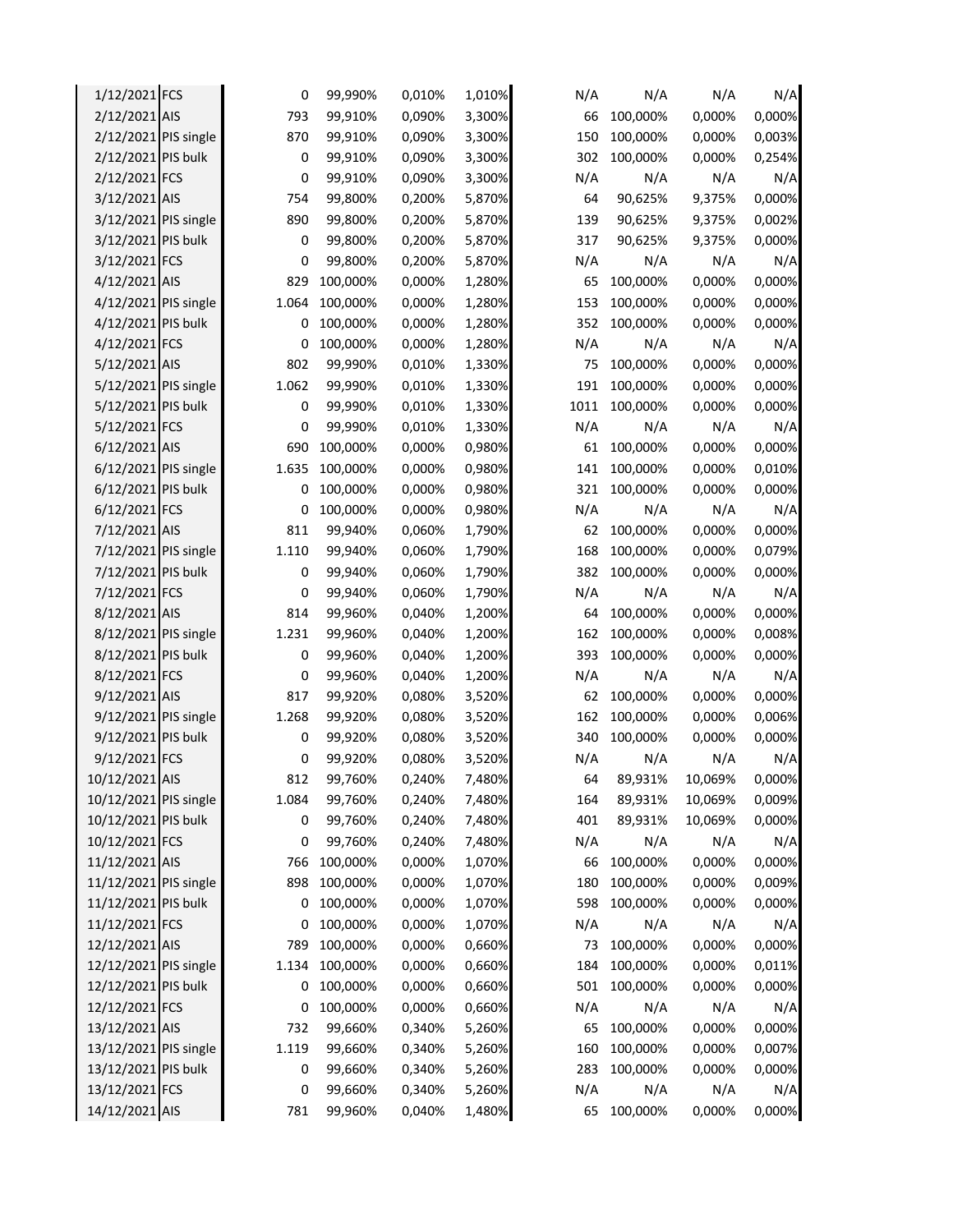| 14/12/2021 PIS single | 1.771 | 99,960%  | 0,040% | 1,480% | 163 | 100,000% | 0,000%  | 0,009% |
|-----------------------|-------|----------|--------|--------|-----|----------|---------|--------|
| 14/12/2021 PIS bulk   | 0     | 99,960%  | 0,040% | 1,480% | 351 | 100,000% | 0,000%  | 0,361% |
| 14/12/2021 FCS        | 0     | 99,960%  | 0,040% | 1,480% | N/A | N/A      | N/A     | N/A    |
| 15/12/2021 AIS        | 809   | 99,980%  | 0,020% | 2,080% | 65  | 100,000% | 0,000%  | 0,000% |
| 15/12/2021 PIS single | 1.133 | 99,980%  | 0,020% | 2,080% | 167 | 100,000% | 0,000%  | 0,007% |
| 15/12/2021 PIS bulk   | 0     | 99,980%  | 0,020% | 2,080% | 354 | 100,000% | 0,000%  | 0,000% |
| 15/12/2021 FCS        | 0     | 99,980%  | 0,020% | 2,080% | N/A | N/A      | N/A     | N/A    |
| 16/12/2021 AIS        | 787   | 99,860%  | 0,140% | 3,860% | 66  | 100,000% | 0,000%  | 0,000% |
| 16/12/2021 PIS single | 1.325 | 99,860%  | 0,140% | 3,860% | 164 | 100,000% | 0,000%  | 0,005% |
| 16/12/2021 PIS bulk   | 0     | 99,860%  | 0,140% | 3,860% | 336 | 100,000% | 0,000%  | 0,000% |
| 16/12/2021 FCS        | 0     | 99,860%  | 0,140% | 3,860% | N/A | N/A      | N/A     | N/A    |
| 17/12/2021 AIS        | 765   | 99,520%  | 0,480% | 8,780% | 67  | 87,847%  | 12,153% | 0,000% |
| 17/12/2021 PIS single | 646   | 99,520%  | 0,480% | 8,780% | 171 | 87,847%  | 12,153% | 0,006% |
| 17/12/2021 PIS bulk   | 0     | 99,520%  | 0,480% | 8,780% | 334 | 87,847%  | 12,153% | 0,000% |
| 17/12/2021 FCS        | 0     | 99,520%  | 0,480% | 8,780% | N/A | N/A      | N/A     | N/A    |
| 18/12/2021 AIS        | 802   | 100,000% | 0,000% | 0,880% | 72  | 100,000% | 0,000%  | 0,000% |
| 18/12/2021 PIS single | 1.887 | 100,000% | 0,000% | 0,880% | 201 | 100,000% | 0,000%  | 0,008% |
| 18/12/2021 PIS bulk   | 0     | 100,000% | 0,000% | 0,880% | 467 | 100,000% | 0,000%  | 0,000% |
| 18/12/2021 FCS        | 0     | 100,000% | 0,000% | 0,880% | N/A | N/A      | N/A     | N/A    |
| 19/12/2021 AIS        | 925   | 99,970%  | 0,030% | 1,330% | 102 | 100,000% | 0,000%  | 0,000% |
| 19/12/2021 PIS single | 807   | 99,970%  | 0,030% | 1,330% | 292 | 100,000% | 0,000%  | 0,032% |
| 19/12/2021 PIS bulk   | 0     | 99,970%  | 0,030% | 1,330% | 623 | 100,000% | 0,000%  | 0,000% |
| 19/12/2021 FCS        | 0     | 99,970%  | 0,030% | 1,330% | N/A | N/A      | N/A     | N/A    |
| 20/12/2021 AIS        | 864   | 100,000% | 0,000% | 1,420% | 64  | 100,000% | 0,000%  | 0,000% |
| 20/12/2021 PIS single | 1.248 | 100,000% | 0,000% | 1,420% | 200 | 100,000% | 0,000%  | 0,015% |
| 20/12/2021 PIS bulk   | 0     | 100,000% | 0,000% | 1,420% | 391 | 100,000% | 0,000%  | 0,341% |
| 20/12/2021 FCS        | 0     | 100,000% | 0,000% | 1,420% | N/A | N/A      | N/A     | N/A    |
| 21/12/2021 AIS        | 887   | 99,980%  | 0,020% | 1,850% | 71  | 100,000% | 0,000%  | 0,000% |
| 21/12/2021 PIS single | 1.184 | 99,980%  | 0,020% | 1,850% | 207 | 100,000% | 0,000%  | 0,014% |
| 21/12/2021 PIS bulk   | 0     | 99,980%  | 0,020% | 1,850% | 525 | 100,000% | 0,000%  | 0,000% |
| 21/12/2021 FCS        | 0     | 99,980%  | 0,020% | 1,850% | N/A | N/A      | N/A     | N/A    |
| 22/12/2021 AIS        | 745   | 100,000% | 0,000% | 0,910% | 68  | 100,000% | 0,000%  | 0,000% |
| 22/12/2021 PIS single | 1.021 | 100,000% | 0,000% | 0,910% | 175 | 100,000% | 0,000%  | 0,019% |
| 22/12/2021 PIS bulk   | 0     | 100,000% | 0,000% | 0,910% | 381 | 100,000% | 0,000%  | 0,000% |
| 22/12/2021 FCS        | 0     | 100,000% | 0,000% | 0,910% | N/A | N/A      | N/A     | N/A    |
| 23/12/2021 AIS        | 820   | 99,930%  | 0,070% | 1,390% | 63  | 100,000% | 0,000%  | 0,000% |
| 23/12/2021 PIS single | 1.948 | 99,930%  | 0,070% | 1,390% | 163 | 100,000% | 0,000%  | 0,007% |
| 23/12/2021 PIS bulk   | 0     | 99,930%  | 0,070% | 1,390% | 374 | 100,000% | 0,000%  | 0,000% |
| 23/12/2021 FCS        | 0     | 99,930%  | 0,070% | 1,390% | N/A | N/A      | N/A     | N/A    |
| 24/12/2021 AIS        | 780   | 99,990%  | 0,010% | 1,690% | 68  | 100,000% | 0,000%  | 0,000% |
| 24/12/2021 PIS single | 845   | 99,990%  | 0,010% | 1,690% | 165 | 100,000% | 0,000%  | 0,000% |
| 24/12/2021 PIS bulk   | 0     | 99,990%  | 0,010% | 1,690% | 299 | 100,000% | 0,000%  | 0,340% |
| 24/12/2021 FCS        | 0     | 99,990%  | 0,010% | 1,690% | N/A | N/A      | N/A     | N/A    |
| 25/12/2021 AIS        | 749   | 99,990%  | 0,010% | 1,000% | 69  | 100,000% | 0,000%  | 0,000% |
| 25/12/2021 PIS single | 1.111 | 99,990%  | 0,010% | 1,000% | 199 | 100,000% | 0,000%  | 0,013% |
| 25/12/2021 PIS bulk   | 0     | 99,990%  | 0,010% | 1,000% | 370 | 100,000% | 0,000%  | 0,000% |
| 25/12/2021 FCS        | 0     | 99,990%  | 0,010% | 1,000% | N/A | N/A      | N/A     | N/A    |
| 26/12/2021 AIS        | 756   | 100,000% | 0,000% | 1,460% | 76  | 100,000% | 0,000%  | 0,000% |
| 26/12/2021 PIS single | 1.330 | 100,000% | 0,000% | 1,460% | 214 | 100,000% | 0,000%  | 0,032% |
| 26/12/2021 PIS bulk   | 0     | 100,000% | 0,000% | 1,460% | 438 | 100,000% | 0,000%  | 0,000% |